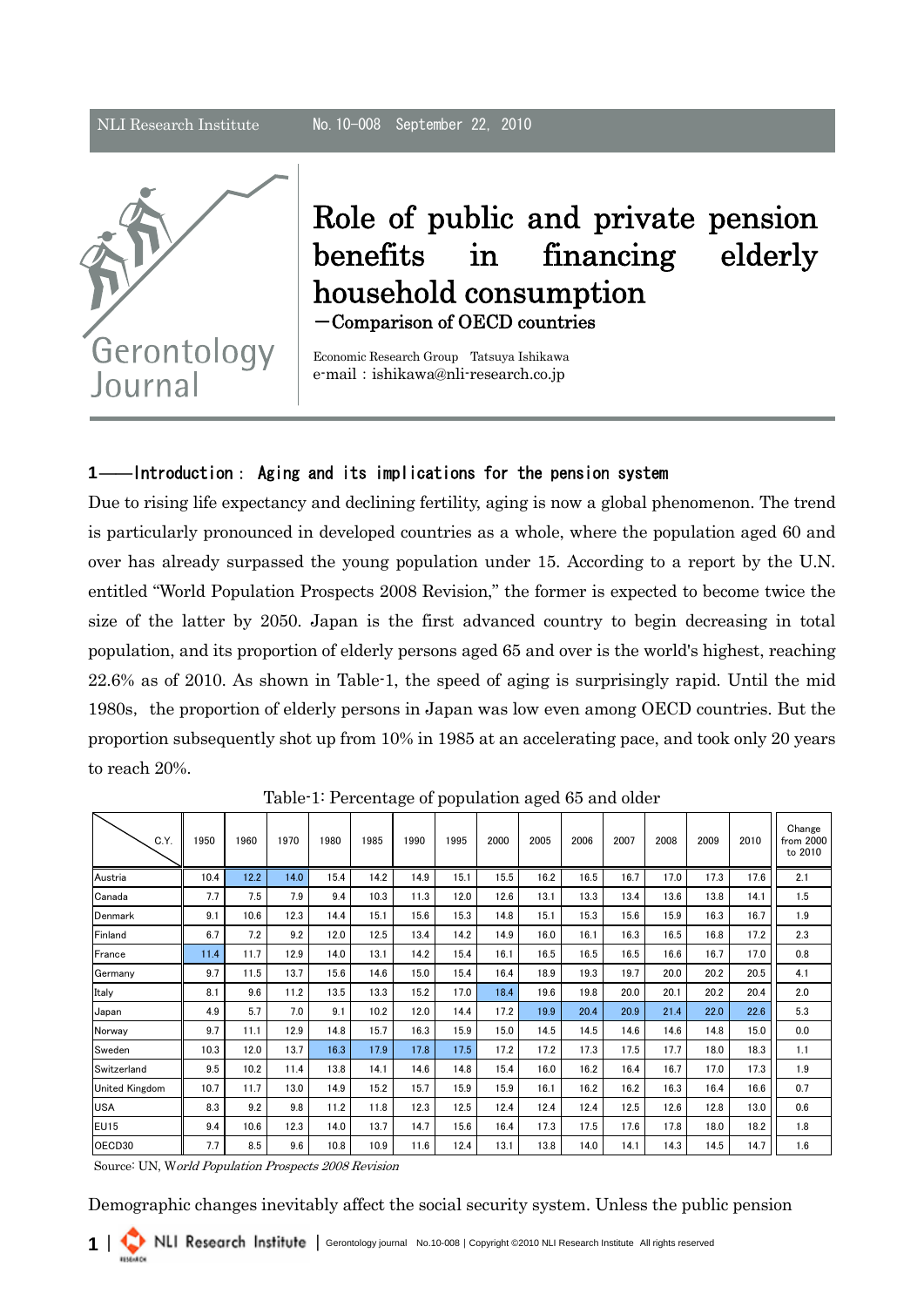system is fully funded, benefits for retired generations will be mainly financed by contributions of working generations. As described below, the internal rate of return of such a pay-as-you-go public pension system depends on the growth rates of the working population and per capita wage.

Simple model of a pay-as-you-go public pension system

 $\leq$  Assumptions: each generation lives for two periods  $>$ 

 $C_{t,1}$ : Per capita consumption of "generation t" in period t as a worker

 $C_{t2}$ : Per capita consumption of "generation t" in period t+1 as a retiree

 $Y_{t,1}$ : Wage of "generation t" in period t as a worker

 $Y_{t+11}$ : Wage of "generation t+1" in period t+1 as a worker

 $\Rightarrow$  Y<sub>t+1,1</sub> = (1+w) Y<sub>t,1</sub> (w: growth rate of wage)

 $S_{t,1}$ : Per capita private savings of "generation t" in period t

 $P_{t,1}$ : Per capita public pension contributions of "generation t" in period t

 $P_{t+1,1}$ : Per capita public pension contributions of "generation t+1" in period t+1

 $\Rightarrow$  P<sub>+1</sub>=p Y<sub>+1</sub>, P<sub>++11</sub>=p Y<sub>++11</sub> (p: contribution rate, as percentage of wage)

 $B_{1,2}$ : Per capita public pension benefit of "generation t" in period t+1

 $L_t$ : Population of "generation  $t$ "

 $L_{t+1}$ : Population of "generation t+1"

$$
\Rightarrow L_{t+1} = (1+n)L_t
$$
 (n: growth rate of population )

r: Interest rate

 $<$  Internal rate of return  $>$ 

・Relations among consumption, wage, contribution and benefit of "generation t"

 $C_{t,1} = Y_{t,1} - P_{t,1} - S_{t,1} \cdots$  (1)  $C_{t2} = (1+r)S_{t1} + B_{t2} \cdots (2)$ 

・A Condition for balanced income and expenditure of public pension system:

$$
L_{t}B_{t,2} = L_{t+1}P_{t+1,1} \cdots \textcircled{3}
$$
\n
$$
\Rightarrow B_{t,2} = (1+n)P_{t+1,1} = (1+n)pY_{t+1,1} = (1+n)p (1+w)Y_{t,1} \cdots \textcircled{4}
$$

Then,

・Rate of return for "generation t":

$$
B_{t,2} \div P_{t,1} - 1 = (1+n)(1+w) - 1 \approx n+w \cdots (5)
$$

・Whole life budget constraint:

 $C_{t_1}+C_{t_2}/(1+r)=Y_{t_1}+{(1+n)(1+w)/(1+r)}-1$  p  $Y_{t_1} \cdots \hat{F}_{t_n}$ 

Rapid aging can cause intergenerational conflict especially when expected net benefits from the public pension system differ significantly between retired and working generations. Table-2 shows intergenerational inequality of net benefits in the Japanese public pension system. Generations born in 1955 or earlier will receive more than they have paid in, while younger generations must pay in more than they will receive. For the sustainability of the system, it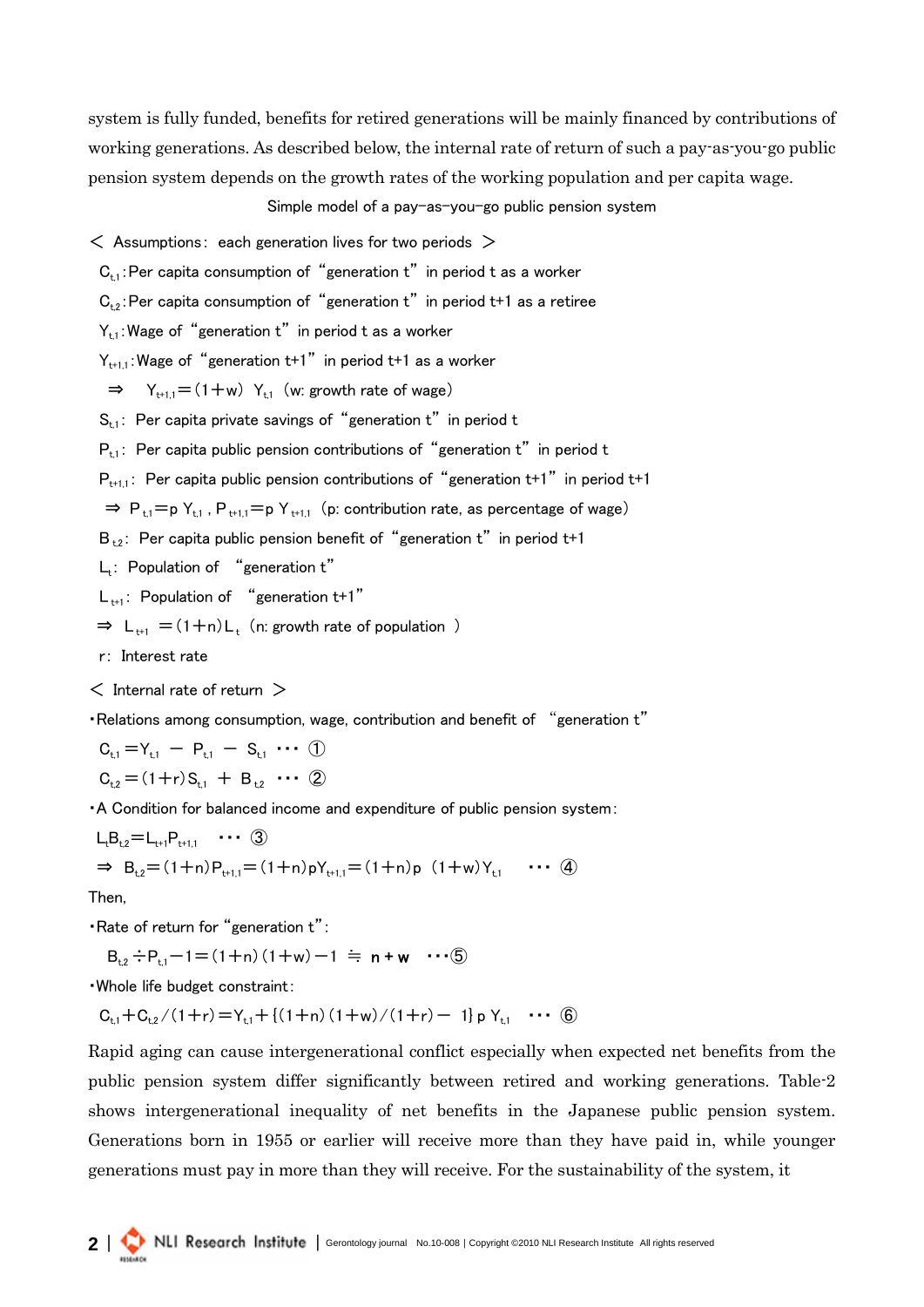is imperative that benefit and contribution levels be acceptable to every generation and follow appropriate standards.

| Cohort by<br>year of birth | (A) Whole life contribution<br>paid in by employee<br>households (married-couple) | (B) Whole life benefit<br>paid out to employee<br>households (married-couple) | $(C) = (B) / (A)$ | $(D) = (B) / (2A)$ |
|----------------------------|-----------------------------------------------------------------------------------|-------------------------------------------------------------------------------|-------------------|--------------------|
| 1935                       | $48.3$ mil.                                                                       | ¥ 52.0 mil.                                                                   | 6.27              | 3.13               |
| 1945                       | ¥ 15.0 mil.                                                                       | ¥ 49.0 mil.                                                                   | 3.27              | 1.63               |
| 1955                       | ¥ 25.0 mil.                                                                       | ¥ 55.0 mil.                                                                   | 2.20              | 1.10               |
| 1965                       | ¥ 37.0 mil.                                                                       | $¥ 68.0$ mil.                                                                 | 1.84              | 0.92               |
| 1975                       | ¥ 51.0 mil.                                                                       | ¥ 86.0 mil.                                                                   | 1.69              | 0.84               |
| 1985                       | $466.0$ mil.                                                                      | ¥ 107.0 mil.                                                                  | 1.62              | 0.81               |
| 1995                       | ¥ 83.0 mil.                                                                       | ¥ 133.0 mil.                                                                  | 1.60              | 0.80               |
| 2005                       | ¥ 103.0 mil.                                                                      | ¥ 164.0 mil.                                                                  | 1.59              | 0.80               |

Table-2: Money's worth ratio by year-of-birth cohort (after 2004 public pension reform)

Notes: A, B and C are published figures; A and B show present value discounted by assumed interest rate;

A does not include contributions paid in by employers.

Source: Ministry of Health, Labour and Welfare

Stated differently, the socially acceptable level of public pension benefits for financing living expenses of older people must be consistent with what other instruments are available besides the public pension, how much working households voluntarily save for retirement including private pension[1](#page-2-0) premium payments, and the amount of assets that retired households have for decumulation. In other words, the public pension is not expected to finance the entire consumption of retired households, because they can also choose to dissave out of privately accumulated assets, such as by receiving a private pension benefit or withdrawing deposits.

It is also important to know whether the consumption expenditure of elderly households is adequate compared to that of younger households, as well as the extent to which such consumption is financed by the public pension benefit, private pension benefit, or other dissavings. However, detailed information on amounts actually financed by the public benefit and the private benefit or other forms of dissavings is not readily available in Japan or other advanced countries.

The purpose of this report is to provide such information. First, we compare levels of benefits and fund assets of public and private pensions in Japan with those of other countries, using each country's national accounts statistics and household survey on income and expenditure. Adjustments have been made to the international data to unify statistical concepts. Then turning to Japan, we focus on the private pension benefit of retired households and amount of contributions paid to private pensions by working households, and analyze how and why these trends have changed from the past.

3 | NLI Research Institute | Gerontology journal No.10-008 | Copyright ©2010 NLI Research Institute All rights reserved

<span id="page-2-0"></span><sup>1</sup> Private pensions include pensions for corporate employees and individuals.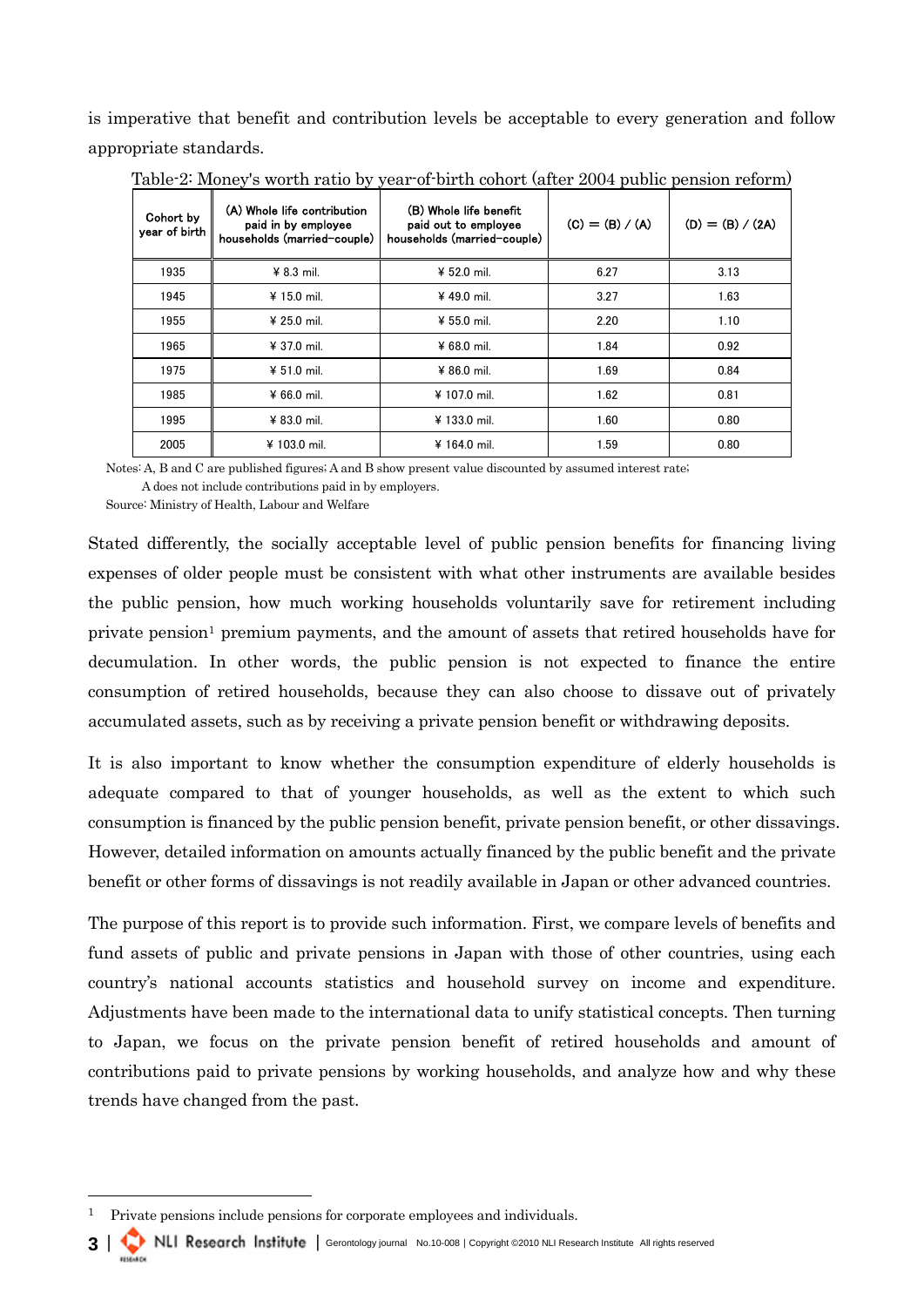# 2――International comparison of pension benefits and fund assets using macro level data 1|Social security benefits and social security funds

Figure-1 shows "social security benefits by general government" in 2007 as a percentage of national income in high-income OECD countries.[2](#page-3-0) The absolute amount of social security benefits paid by the Japanese government was 92.6 trillion yen, equivalent to 22.2% of national income. While Japan's benefit-to-national income ratio is not low, it is below the levels of the top seven European countries such as Germany, Austria, France, Belgium, Luxembourg, Italy and Netherlands. On the other hand, the four Nordic countries (Denmark, Finland, Norway and Sweden) and Switzerland are lower than Japan[.3](#page-3-1)



Figure-1: Social security benefits by general government in high-income OECD countries (2007)

Notes: Social security benefits by general government are defined here as "social benefits other than social transfers in kind" plus "social benefits in kind other than transfers of individual non-market goods and services" in the sector account for general government. Sources: Cabinet Office, Government of Japan, Annual Report on National Accounts, OECD, National Accounts

The majority of assets held by "social security funds," a sub-sector of general government, are considered as the public pension fund. As shown in Figure-2, all social security fund assets at the end of 2007 were far below national income. Only Finland and Japan (73.7% and 52.7%) are over 50%, while countries with high levels of social security benefits as a percentage of national income such as Germany, Austria, Belgium and Italy are less than 10%.

<span id="page-3-1"></span>non-market goods and services transferred by governments and private benefits such as corporate pension and unfunded lump-sum benefit for employees. In addition, the coverage and extent of private benefits as a portion of social expenditure varies significantly by country. National Accounts statistics are more appropriate for strict comparison purposes because sector coverage and statistical definitions are uniform internationally. Values of "social security benefits by general government" based on national accounts data are far below those of social expenditure data in some countries such as the Nordic countries.



<span id="page-3-0"></span><sup>&</sup>lt;sup>2</sup> "High-income countries" in this report denotes the top 20 OECD countries with similar or higher levels of GDP per capita than Japan in 2008. Japan's GDP per capita in that year was 3.956 million yen, equivalent to 38,371 U.S. dollars, ranking 19th among the 30 OECD member countries.<br><sup>3</sup> OECD's well known *Social Expenditure* statistics include not only social benefits paid by governments but also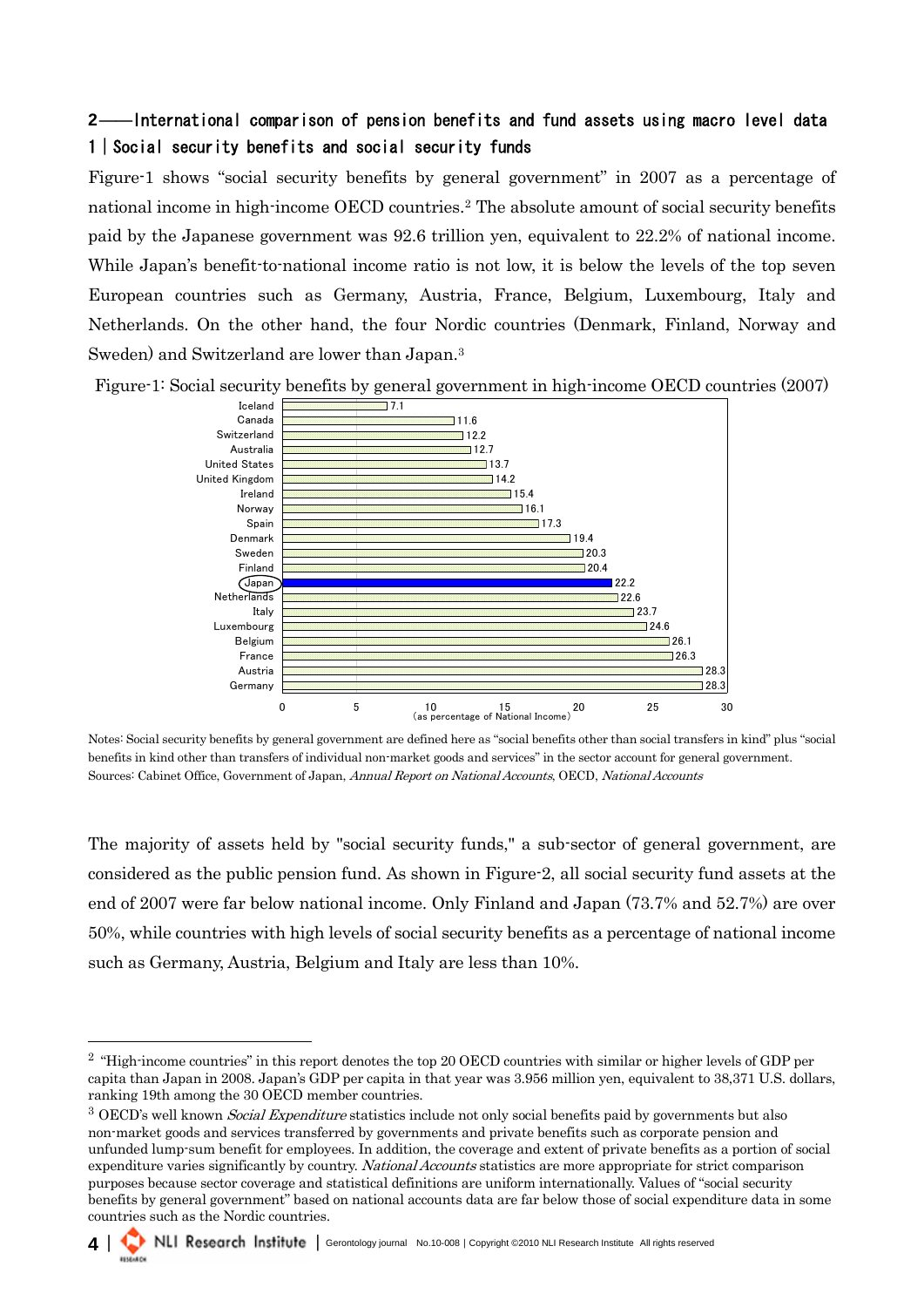

Figure-2: Financial assets of social security funds in high-income OECD countries (2007)

Figure-3 shows the size of financial assets held by social security funds without new earnings as a ratio to annual social security benefits. Countries with a ratio greater than one are Finland (3.6), Japan (2.4), Sweden (1.6), the U.S. (1.3) and Canada (1.0). No country has fund assets exceeding four years worth of benefits. In other words, social security funds of high-income OECD countries are very small compared to the total amount of public pension benefits to be paid in the future. In Japan, since the public pension fund is legally required to reserve only one year's benefit at the end of the planning period of 100 years, future benefits need to be financed by future contributions.





Note: Data is not available for Australia, Luxemburg, Norway and United Kingdom. Sources: Cabinet Office, Government of Japan, Annual Report on National Accounts; OECD, National Accounts

5 | NLI Research Institute | Gerontology journal No.10-008 | Copyright ©2010 NLI Research Institute All rights reserved

Note: Data is not available for Australia, Luxemburg, Norway and United Kingdom. Sources: Cabinet Office, Government of Japan, Annual Report on National Accounts; OECD, National Accounts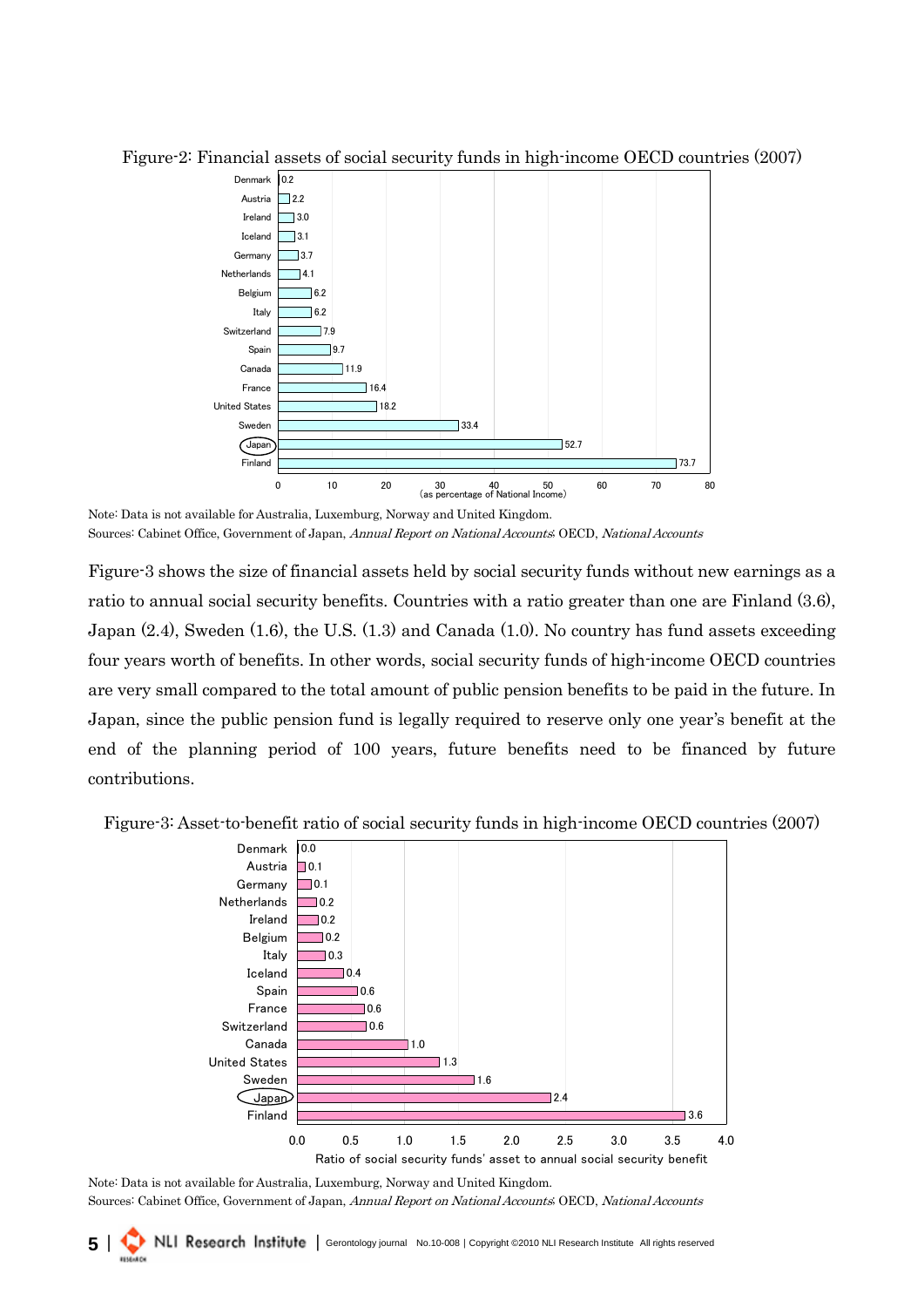Thus the public pension systems of high-income OECD countries can be regarded as being practically unfunded, and based on a "pay-as-you-go" method. In this sense, high levels of contributions and benefits inside the public pension system cause large intergenerational income transfers to continually arise from working generations to retired generations. Such income redistribution must inevitably requires the broad support of contributing generations. Otherwise, the public pension system will be extremely difficult to maintain.

### 2 | Relationship between social security benefits and private pension funds

One of the merits of private pension plans is that benefits are funded in advance. Figure-4 shows the financial assets held by both individual and corporate pension funds as a percentage of national income. The Netherlands (156.7%), Switzerland (142.1%), Australia (127.3%) and United States (109.0%) all exceed 100%, while Japan is ranked ninth out of 18 countries at 42.5%. Interestingly, the four Nordic countries and Japan are common in that they have medium levels of both social security benefits and private pension fund assets.

Figure-4: Financial assets of private pension funds in high-income OECD countries (2007)



Notes: 1. Private pension funds include pension funds for corporate employees and individuals.

Values comprise a portion of gross financial assets of households and non-profit institutions serving households.

2. Data is not available for Iceland.

Sources: Cabinet Office, Government of Japan, Annual Report on National Accounts; OECD, National Accounts

Figure-5 focuses on the relationship between "private pension funds assets" and "social security benefits" at the end of 2007. The negative correlation supports the view that public and private pension are substitutes, as the majority of social security benefits can be regarded as public pension benefits. Euro countries except for Denmark and Finland are located in the bottom-right corner of the chart. On the other hand, Switzerland and Anglo-Saxon countries are located in the upper left corner. The Netherlands and Switzerland show large deviations from the trend line, while Japan is located almost on the trend line.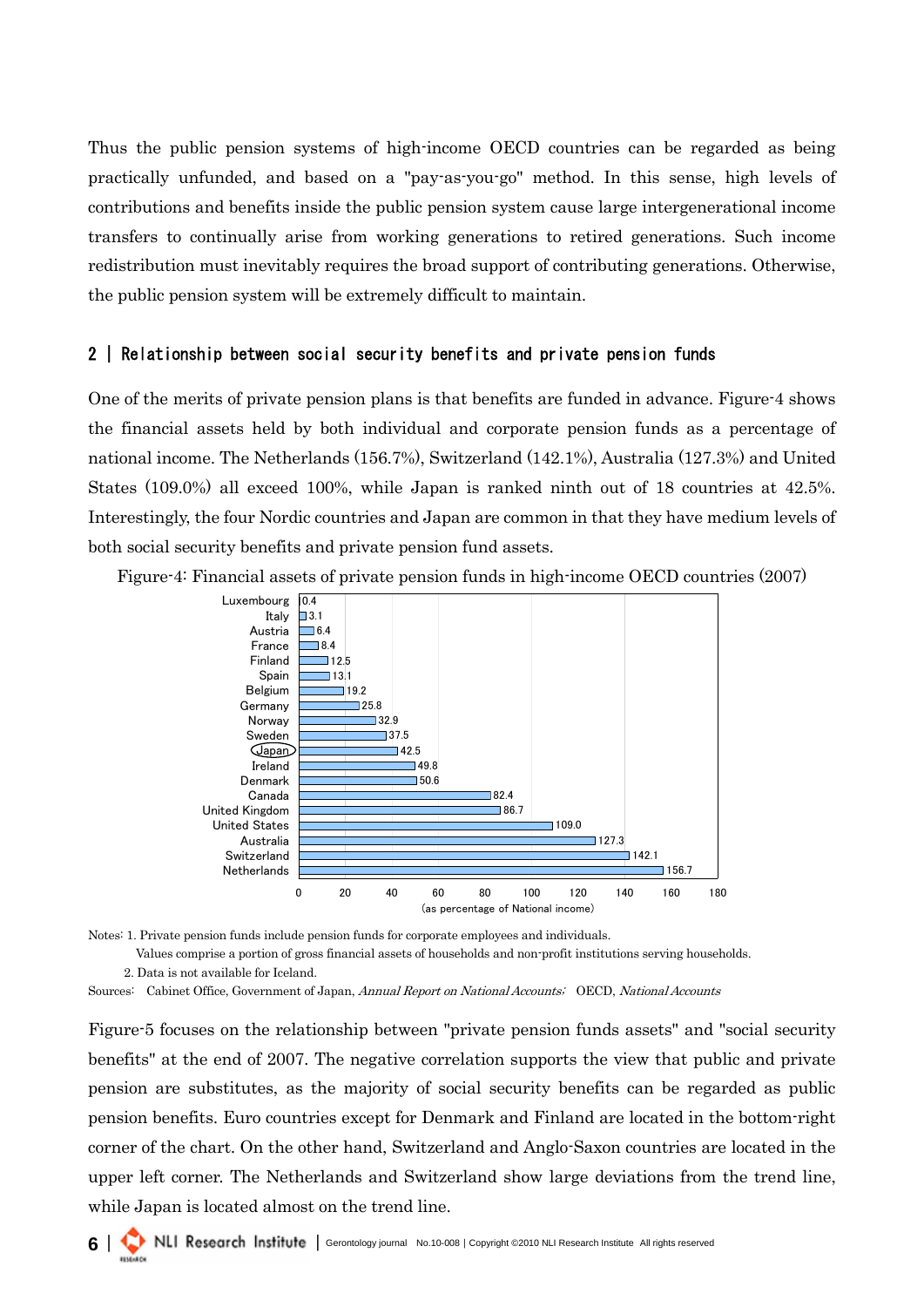

Figure-5: Relationship between private pension fund assets and social security benefits (2007)

Notes: 1. Private pension funds include both corporate pension funds for employees and pension funds for individuals. Figures comprise a portion of gross financial assets of households and NPISH (non-profit institutions serving households). 2. Data is not available for Iceland.

Sources: Cabinet Office, Government of Japan, Annual Report on National Accounts; OECD, National AccountS

Based on the degree of dependency on public and private pension systems suggested by these relationships, high-income OECD countries are classified into following three groups.

(Group A) Countries weighted toward private pension: Australia, Canada, Ireland, Switzerland, U.K. and U.S.

(Group B) Countries weighted toward public pension: Austria, Belgium, France, Germany and Italy, Luxemburg

(Group C) Countries with well-balanced weighting of public and private pension:

Denmark, Finland, Japan, Norway, and Sweden

(Note) The Netherlands and Spain do not belong to any of the three groups.

In terms of personal savings to prepare for retirement, there are several instruments other than the private pension, such as deposits and life insurance.

Figure-6 shows the relationship between "net financial assets of households" and "social security benefits" at the end of 2007 in this context. The net financial assets of U.S. households is highest as a percentage of national income. However, the countries whose net financial assets of households are twice as much as national income include those with both high and low levels of social security benefits. Thus no correlation is observed between net financial assets of households and social security benefits. Among several reasons considered, perhaps the biggest factor is that the aggregated household data in the macro statistics cover not only retired generations but also working generations. Similarly, the range of effective analysis using macro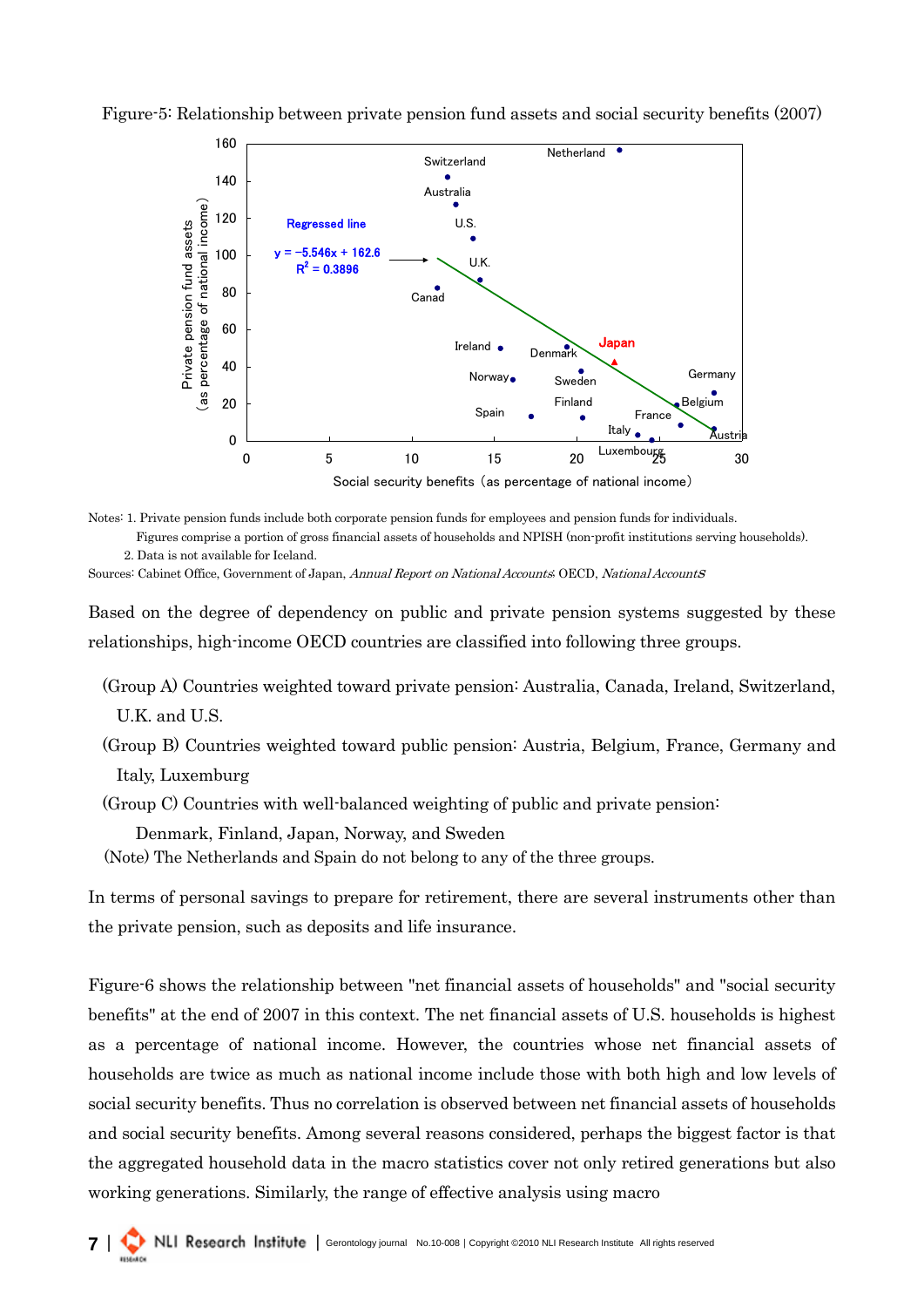statistics is limited if we focus on income, expenditures and savings or dissavings of retired households. Thus we draw on each country's survey data on households, in other words micro level data, in the following section.



Figure-6: Relationship of net financial assets of households and social security benefits (2007)

Notes: 1. Net financial assets of households are gross financial assets minus liabilities of households and NPISH. 2. Data is not available for Iceland and Luxemburg.

Sources: Cabinet Office, Government of Japan, Annual Report on National Accounts; OECD, National Accounts.

# 3――International comparison of retired household income and consumption using micro level data

#### 1|Comparison of per capita consumption of elderly households

Micro level data on income and expenditures are available for 11 countries: Austria, Denmark, Finland, Germany, Ireland, Italy, Japan, Sweden, Switzerland, United Kingdom and United States. The respective data sources are shown in Table-3.

| Austria          | Statistics Austria                              | Household Budget Survey                                   |
|------------------|-------------------------------------------------|-----------------------------------------------------------|
| <b>I</b> Denmark | <b>Statistics Denmark</b>                       | Household Budget Survey                                   |
| <b>Finland</b>   | <b>Statistics Finland</b>                       | Household Budget Survey<br>Income Distribution Statistics |
| Germany          | lFederal Statistical Office                     | Household Budget Survey                                   |
| Ireland          | <b>Central Statistics Office</b>                | Household Budget Survey                                   |
| Italy            | Banca d'Italia                                  | Survey on household income and wealth                     |
| Japan            | Ministry of Internal Affairs and Communications | <b>Family Income and Expenditure Survey</b>               |
| <b>Sweden</b>    | Statistics Sweden                               | Household Budget Survey                                   |
| Switzerland      | Swiss Federal Statistical Office                | Household Budget Survey                                   |
| United Kingdom   | National Statistics of UK                       | <b>Family Spendings</b>                                   |
| United States    | U.S. Bureau of Labor Statistics                 | Consumer Expenditure Survey                               |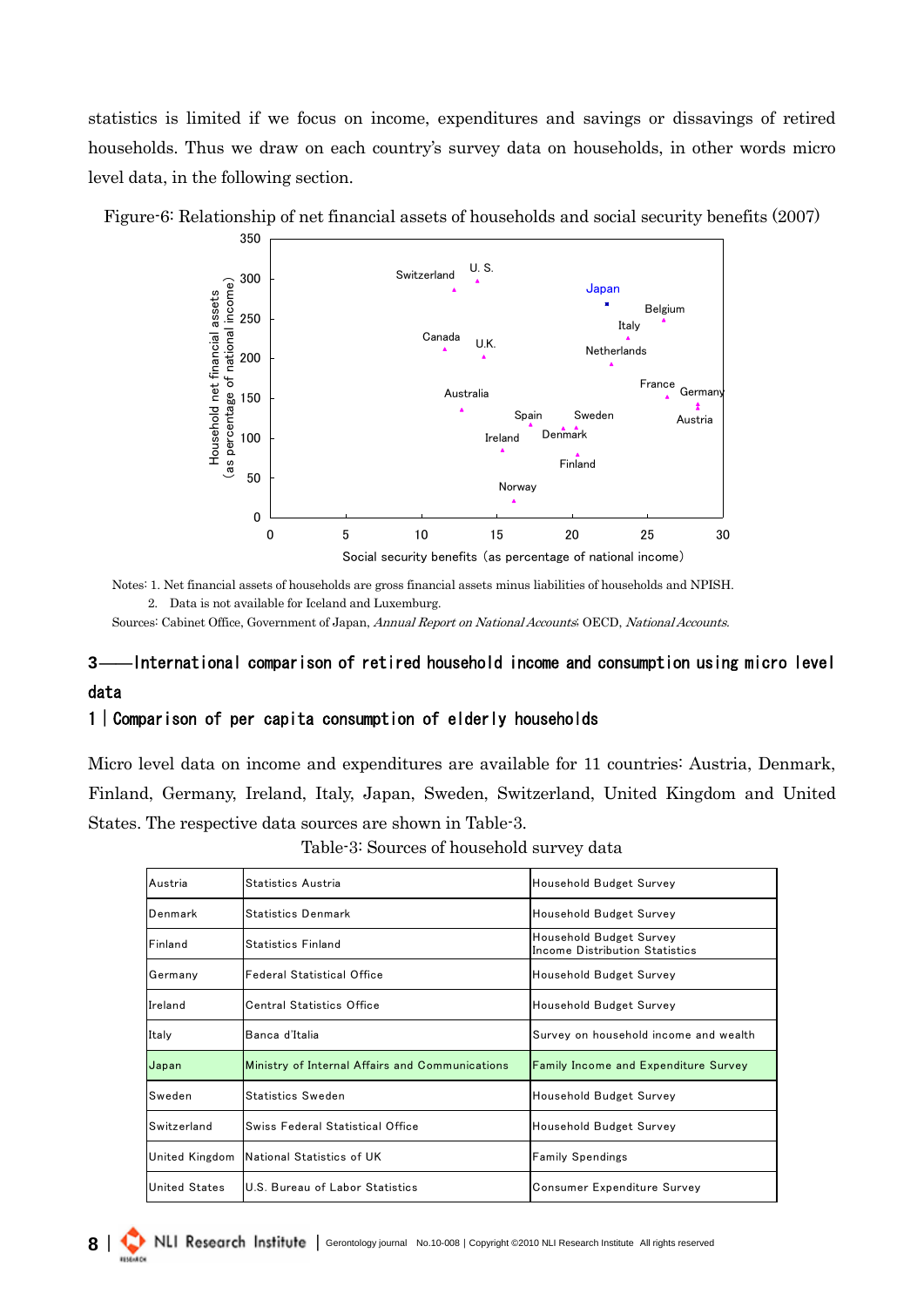Before comparing internationally the income and expenditure composition of retired households, we first need to confirm whether the per capita consumption of retired households is actually equivalent to that of working households. Pension benefits cannot be said to fulfill the important role of financing consumption if the standard of living of retired households is inadequate.



Figure-7: Per capita consumption of retired households relative to total households

Notes: 1. If original consumption data include repayment on mortgage loans, property taxes or private pension contributions, these are excluded from consumption after adjustment.

2. All sample households include one-person households, except as noted for two-or-more person households in Japan. Sources: See Table-3.

Figure-7 compares consumption expenditures per capita of retired households to those of all households in ten countries.<sup>4</sup> In seven countries, the relative consumption per capita of retired household exceeds 100% and values are not less than 95% in the remaining three countries. As for Japan, even if we exclude one-person households, whose consumption tends to be larger than the per capita consumption of two-or-more person households due to a scale effect on consumption, the level of per capita consumption of retired households is equivalent to 109% of all two-or-more person households. Thus the standard of living of retired households is not low compared to working households.

## 2 | Breakdown of income, expenditure and dissavings of elderly households

In making international comparisons of income, expenditures and savings or dissavings of retired households, we must be careful because statistical concepts in micro level data vary considerably by country. If we follow the standard concepts of economics, the following

<span id="page-8-0"></span> $4$  Per capita consumption of German households cannot be calculated because the original data does not contain number of household members per household unit.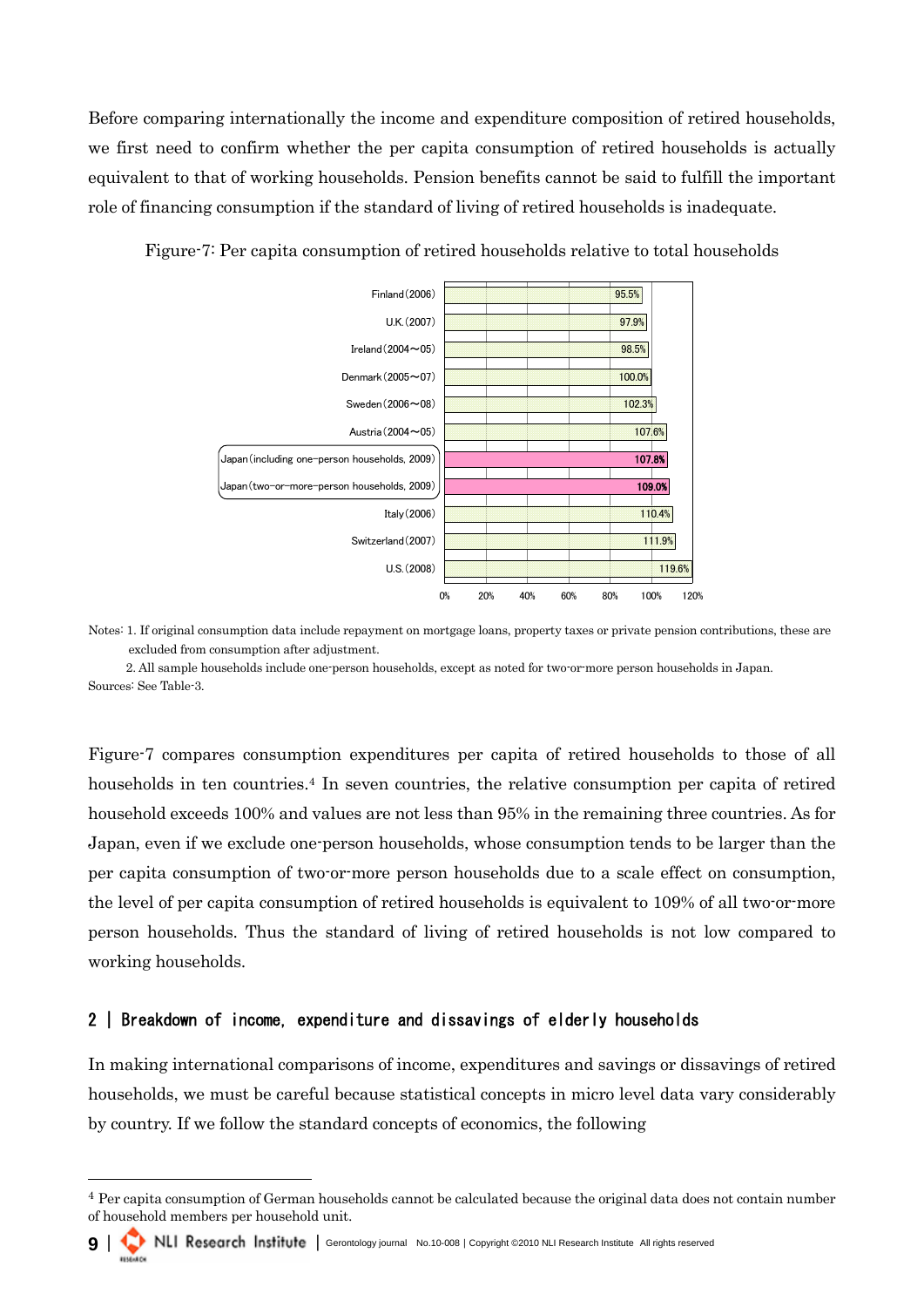definitional relationships between income and expenditures, and between consumption and savings or dissavings must hold.

 $\cdot$  Disposable income  $=$  Gross income  $-$  Non-consumption expenditure

•Non-consumption expenditure  $=$  Income taxes  $+$  Social security contributions  $+$  Other taxes

 $\cdot$  Savings  $=$  Disposable income  $-$  Consumption expenditure

(occurs if Consumption expenditure ≦ Disposable income)

 $\cdot$  Savings  $=$  Increase in financial assets  $+$  Increase in real (non-financial) assets  $-$  Increase in liabilities

(holds if no capital gains and losses accrue on assets and liabilities)

 $\cdot$  Dissavings  $=$  Consumption expenditure  $-$  Disposable income

(occurs if Consumption expenditure  $\geq$  Disposable income)

 $\cdot$ Dissavings = Decrease in financial asset + Decrease in real (non-financial) asset - Decrease in liabilities

(holds if no capital gains and losses accrue on assets and liabilities)

Here, payment<sup>5</sup> of private pension premiums (contributions) should be treated as a form of savings similar to a net increase in deposits, bonds and shares. On the other hand, receipt of private pension benefits, as well as withdrawals from a checking account, should be regarded as negative savings, namely dissavings. This is because withdrawals from a checking account represents a transformation of existing financial assets from deposits to cash, and is quite differ from earned income or the formation of new wealth. If retired households receive a private pension benefit, they must necessarily have paid in a corresponding premium as a part of savings out of disposable income in the past. Dissavings via receipt of private pension benefits in the present and future are consistent with savings via paying private pension premium in the past. This statistical treatment is adhered to in Japan's Family Income and Expenditure Survey and Denmark's *Household Budget Survey*, but not in the surveys of other countries.

Social security contributions, as well as other non-consumption expenditures, are transfers paid by households to general government, while social security benefits and other transfers paid by general government to households are regarded as a source of gross income. Although all countries treat social security benefits as household income, some countries treat social security contributions as expenditures out of after-tax income, in other words as consumption expenditures. As disposable income implies that households have a choice of allocating between consumption and savings, in order to analyze household behavior under the life-cycle budget constraint, it is necessary to distinguish between consumption expenditures and non-consumption expenditures, and between income including public pension benefits from

<span id="page-9-0"></span><sup>&</sup>lt;sup>5</sup> Contributions to corporate pension plans by employers can be regarded as imputed payment by employees, and thus treated as a part of imputed income.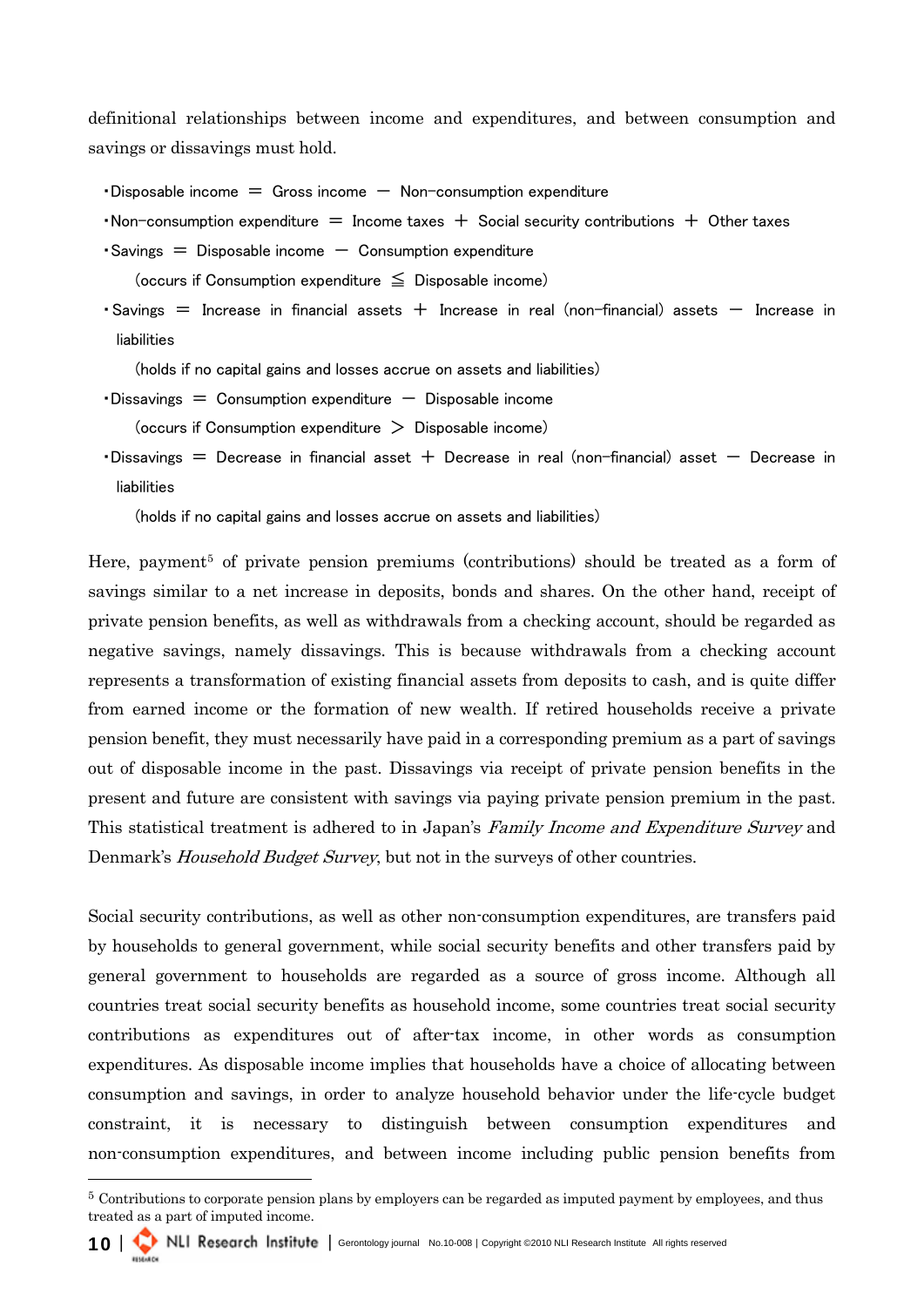dissavings including private pension benefits.

Fortunately, no adjustment is necessary to the statistical concepts of Japanese survey data. Figure-8 illustrates the relationships among income, expenditures and savings or dissavings of two-or-more-person retired households in Japan. [6](#page-10-0)



Figure-8: Structure of income, consumption and savings of Japanese retired households (2009)

Note: Shows monthly averages in JPY of two-or-more person households with nonworking householder aged 65 and over. Source: Ministry of Internal Affairs and Communications, Family Income and Expenditure Survey

Figure-8 shows monthly averages of sampled households in 2009. Most of the gross income of 227,065 yen comes from the public pension benefit of 197,684 yen. Disposable income after deducting non-consumption expenditures such as income taxes and social security contributions from gross income is 196,215 yen. Since disposable income is exceeded by consumption expenditures of 240,224 yen, the difference of 44,009 yen comprises negative savings which must be financed by the decumulation of existing assets. Dissavings consist of a private pension benefit (19,948 yen), withdrawal of other financial assets (21,386 yen), and disposal of real assets (2,675 yen).

Next we compare internationally the structure of income, consumption and savings after adjusting the statistical concepts of each country's original data as necessary[7.](#page-10-1)

As shown in Table-4, clear patterns are observed in the composition of income, expenditures and savings.

<span id="page-10-1"></span><span id="page-10-0"></span><sup>6</sup> Some detailed data is not available for total retired households including one-person households. <sup>7</sup> See Appendix.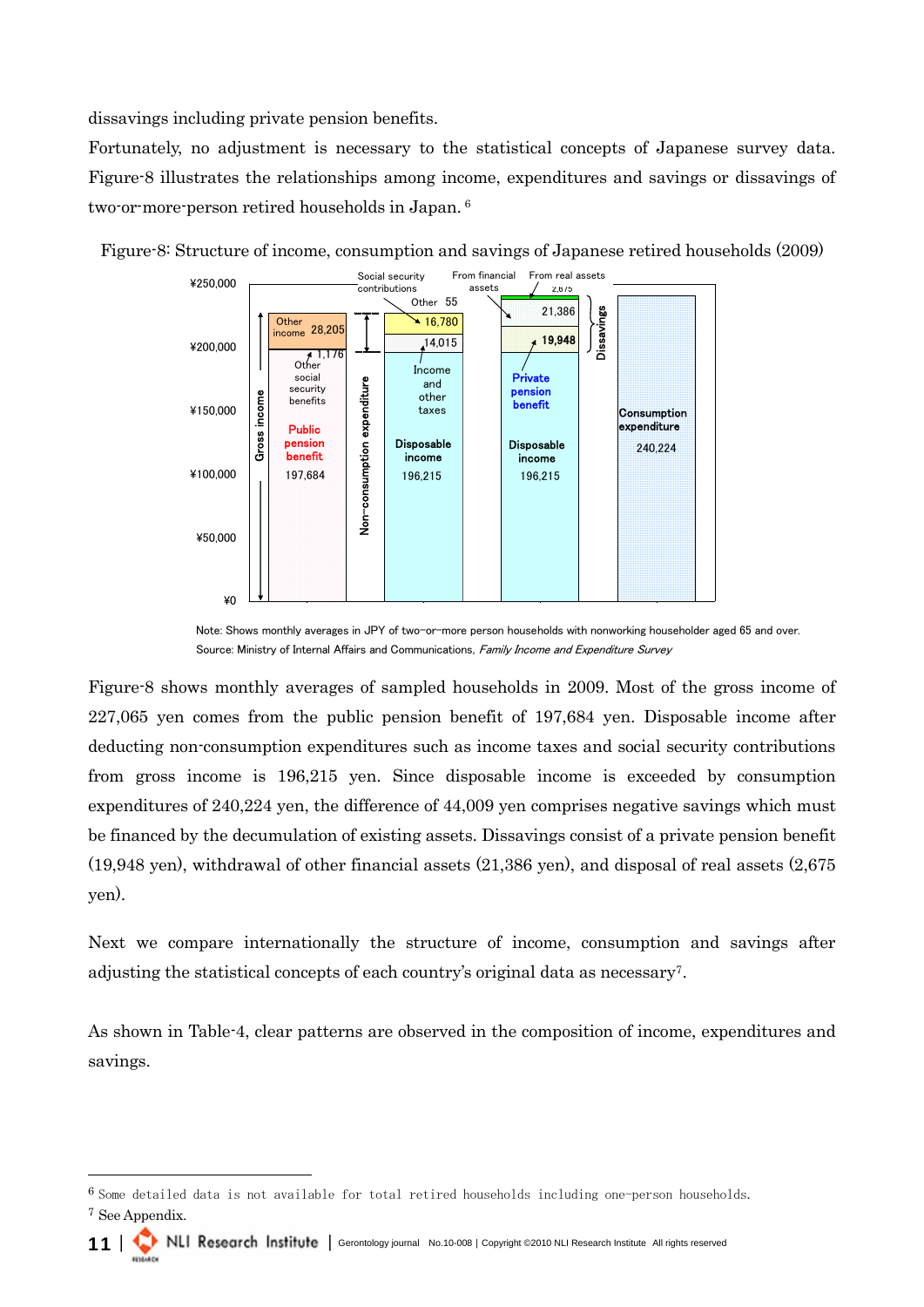|                                                          | $\circled{1}$<br>Gross<br>income | Earned<br>income | Property<br>income | Social<br>security<br>benefit | Public<br>pension<br><b>benefit</b> | Other<br>income | $^{\circledR}$<br>Payment<br>of<br>interest | 3<br>Non-<br>consump<br>expend. | $\circled{4}$<br>Dispos-<br>able<br>income | $\circledS$<br>Consump.<br>expend. | $\circledast$<br>Savings | $\circled7$<br>Private<br>pension<br>benefit<br>(negative<br>value) | (8)<br>Change in<br>other<br>assets | <b>9Social</b><br>security<br>benefit<br>Consump.<br>expend. | 10Private<br>pension<br>benefit /<br>Consump.<br>expend |
|----------------------------------------------------------|----------------------------------|------------------|--------------------|-------------------------------|-------------------------------------|-----------------|---------------------------------------------|---------------------------------|--------------------------------------------|------------------------------------|--------------------------|---------------------------------------------------------------------|-------------------------------------|--------------------------------------------------------------|---------------------------------------------------------|
| (B) Austria (2004~05)                                    | n.a.                             | n.a.             | n.a.               | n.a.                          | n.a.                                | n.a.            | n.a.                                        | n.a.                            | 100.0                                      | 93.4                               | 6.6                      | n.a.                                                                | n.a.                                | n.a.                                                         | n.a.                                                    |
| (C) Denmark(2005~07)                                     | 146.2                            | 11.7             | 19.8               | 77.7                          | n.a.                                | 37.0            | 4.6                                         | 41.6                            | 100.0                                      | 100.9                              | $-0.9$                   | $-2.6$                                                              | 1.6                                 | 77%                                                          | 3%                                                      |
| (C) Finland(2006)                                        | 125.9                            | 8.1              | 20.3               | 95.7                          | 91.1                                | 1.9             | 0.4                                         | 25.5                            | 100.0                                      | 84.0                               | 16.0                     | $-3.0$                                                              | 19.0                                | 114%                                                         | 4%                                                      |
| $(B)$ Germany $(2007)$                                   | 118.8                            | 6.3              | 19.2               | 89.1                          | 78.3                                | 4.2             | n.a.                                        | 18.8                            | 100.0                                      | 93.1                               | 6.9                      | $-7.5$                                                              | 14.4                                | 96%                                                          | 8%                                                      |
| $(A)$ Ireland $(2004 \sim 05)$                           | 112.8                            | 34.1             | 7.7                | 63.5                          | 55.3                                | 7.5             | 0.0 <sub>l</sub>                            | 12.8                            | 100.0                                      | 155.6                              | $-55.6$                  | $-68.3$                                                             | 12.7                                | 41%                                                          | 44%                                                     |
| (B) Italy (2006)                                         | n.a.                             | 8.9              | 26.6               | 64.5                          | n.a.                                | n.a.            | n.a.                                        | n.a.                            | 100.0                                      | 78.2                               | 21.8                     | n.a.                                                                | n.a.                                | 83%                                                          | n.a.                                                    |
| Japan (two-or-more-<br>(C)<br>person households, 2009)   | 114.5                            | 6.8              | 1.2                | 101.8                         | n.a.                                | 4.7             | n.a.                                        | 14.5                            | 100.0                                      | 122.6                              | $-22.6$                  | $-10.2$                                                             | $-12.4$                             | 83%                                                          | 8%                                                      |
| Japan (including one-<br>(C)<br>person households, 2009) | 115.7                            | 8.8              | 1.2                | 101.3                         | 100.7                               | 4.4             | n.a.                                        | 15.7                            | 100.0                                      | 122.4                              | $-22.4$                  | $-10.2$                                                             | $-12.3$                             | 83%                                                          | 8%                                                      |
| $(C)$ Sweden $(2006 \sim 08)$                            | n.a.                             | n.a.             | n.a.               | n.a.                          | n.a.                                | n.a.            | n.a.                                        | n.a.                            | 100.0                                      | 81.4                               | 18.6                     | n.a.                                                                | n.a.                                | n.a.                                                         | n.a.                                                    |
| (A) Switzerland (2007)                                   | 190.7                            | 9.8              | 34.7               | 127.3                         | 115.1                               | 18.9            | n.a.                                        | 90.7                            | 100.0                                      | 200.3                              | $-100.3$                 | $-103.4$                                                            | 3.1                                 | 64%                                                          | 52%                                                     |
| (A) U.K. (2007)                                          | 127.4                            | 6.0              | 22.0               | 99.4                          | n.a.                                | n.a.            | 1.0                                         | 26.3                            | 100.0                                      | 144.2                              | $-44.2$                  | $-70.4$                                                             | 26.2                                | 69%                                                          | 49%                                                     |
| (A) U.S. (2008)                                          | 115.2                            | 35.0             | 16.1               | 63.4                          | 60.5                                | 0.7             | 5.9                                         | 9.3                             | 100.0                                      | 159.5                              | $-59.5$                  | $-56.0$                                                             | $-3.5$                              | 40%                                                          | 35%                                                     |

Table-4: Income, consumption and savings of retired households in selected OECD countries

Notes: 1. All sample households include one-person household, except as noted for two-or-more person households in Japan. 2. All figures except ⑨ and ⑩ are indexed. Disposable income is standardized to 100.

⑥ denotes saving rate. ④=①-②-③, ⑥=④-⑤, ⑧=⑥-⑦

3. For Italy, composition of gross (before-tax) income is replaced by that of after-tax income.

 4. For the U.S., public and private pension benefit are estimated using the amount of total benefits in surveyed data and amounts of public and private pension benefit in macro statistics.

Sources: See Table-3.

First, we find that in Ireland, Switzerland, United Kingdom and the United States, (Group A countries, who are weighted toward the private pension), retired households have high levels of private pension benefits relative to disposable income (⑦). The value is more than 100% in Switzerland, and ranges from 56% to 70% in the other countries. In Switzerland, the public pension covers the first-tier benefit, while mandatory corporate pension plans cover the second-tier benefit. Interestingly, the two benefit levels are almost the same. Households in all four countries have negative saving rates (⑥), indicating that consumption exceeds disposable income. Thus we can infer that private pension benefits contribute a great deal to the level of consumption. The negative savings rate of retired households is consistent with the life-cycle hypothesis of consumption.

Secondly, in Germany, Italy, and Austria, (Group B countries, who are weighted toward the public pension), retired households consume less than disposable income. The positive saving rate is not consistent with the simplified life-cycle hypothesis. One possible reason is that households in countries weighted toward the public pension may have a precautionary motive for savings owing to uncertainty about the unfunded public pension system. Another reason is that they may have a bequest motive for savings. If this is true, an intergenerational transfer through the public pension will be partially offset by a private intergenerational transfer through bequest.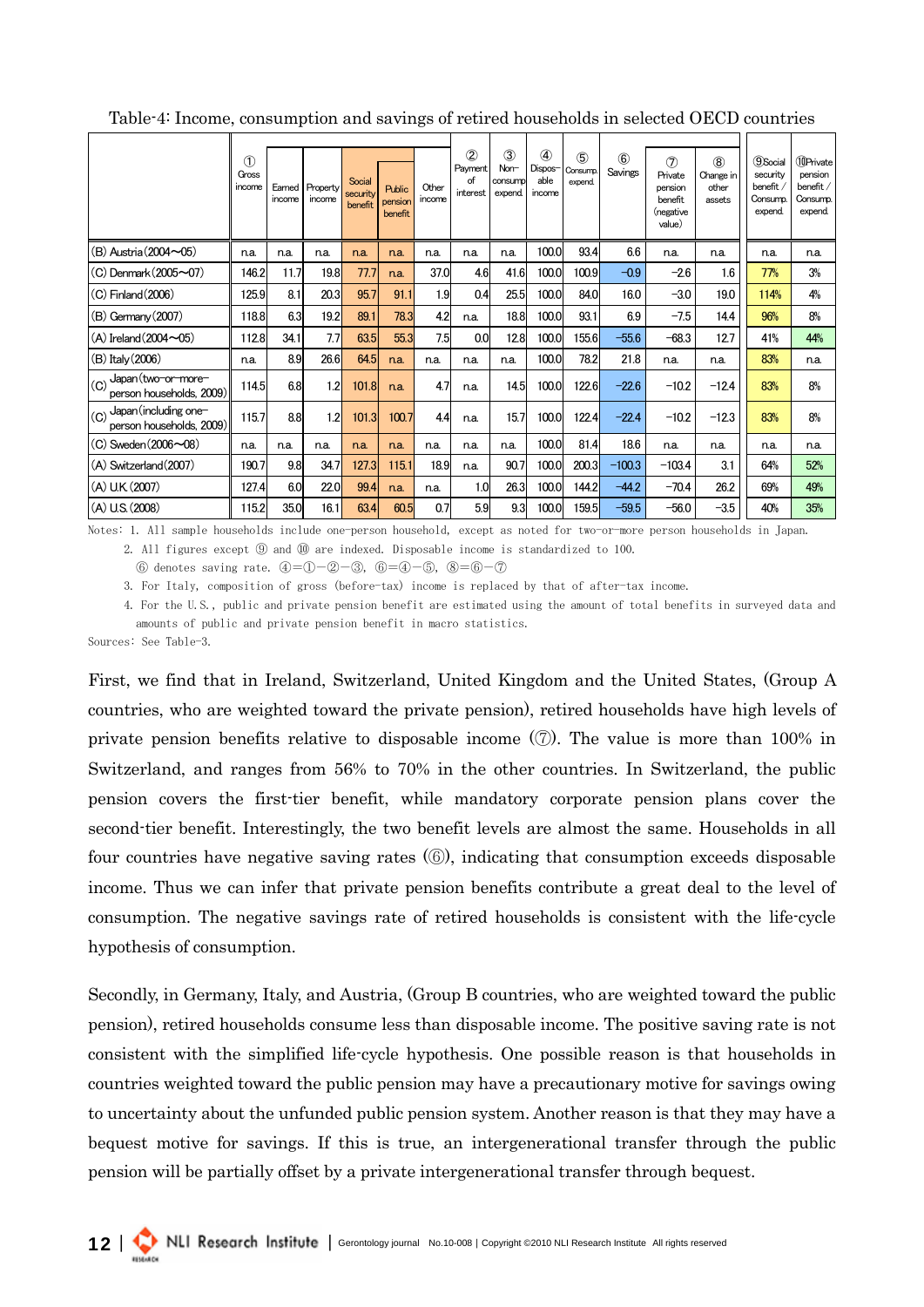A third possible explanation regards the reliability of the survey data; it may not have successfully captured dissavings.

As for Japanese retired households, the relative level of the private pension benefit is 10% of disposable income, which is highest among countries with a well-balanced weighting between public and private pension (Group C). The saving rate is the lowest within the group, with a negative value of less than -22%. Danish retired households have a slightly negative saving rate, while Finish and Swedish households have positive values for savings. At the same time, the level of public pension benefits received by Japanese households is more than 100%, second only to the level of Swiss households.



Figure-9: Gross replacement rate based on actual household data

Notes: 1. All sample households include one-person household, except as noted for two-or-more person households in Japan.

2. Gross replacement rate is calculated as the average public pension benefit of retired households, divided by average earned income of working households, most of whom are younger generations.

3. Asterisk (\*) denotes that the social security benefit has been used in place of the public pension benefit.

 4. Number in parentheses shows replacement rate calculated using average earned income per worker. Sources: See Table-3

The gross replacement rate in Figure-9 measures the purchasing power of the public pension benefit per retired household as a percentage of earned income per working household, based on actual household data.

It should be noted that the rate is calculated not for an individual who is assumed to have just begun participating in the public pension system, but for a retired household who is actually receiving a public pension benefit at the time of the survey.[8](#page-12-0)

Again, the values for households in Ireland, Switzerland, United Kingdom and United States are low. The gross replacement rate of Japanese retired households is about 40%, not low in the

<span id="page-12-0"></span><sup>8</sup> "Pension at a Glance" published by OECD in 2009 estimates assumed-individual-basis replacement rates for member countries. Gross replacement rate of average male earner in Japan is 33.9%, second lowest among values of assumed individuals in 30 countries.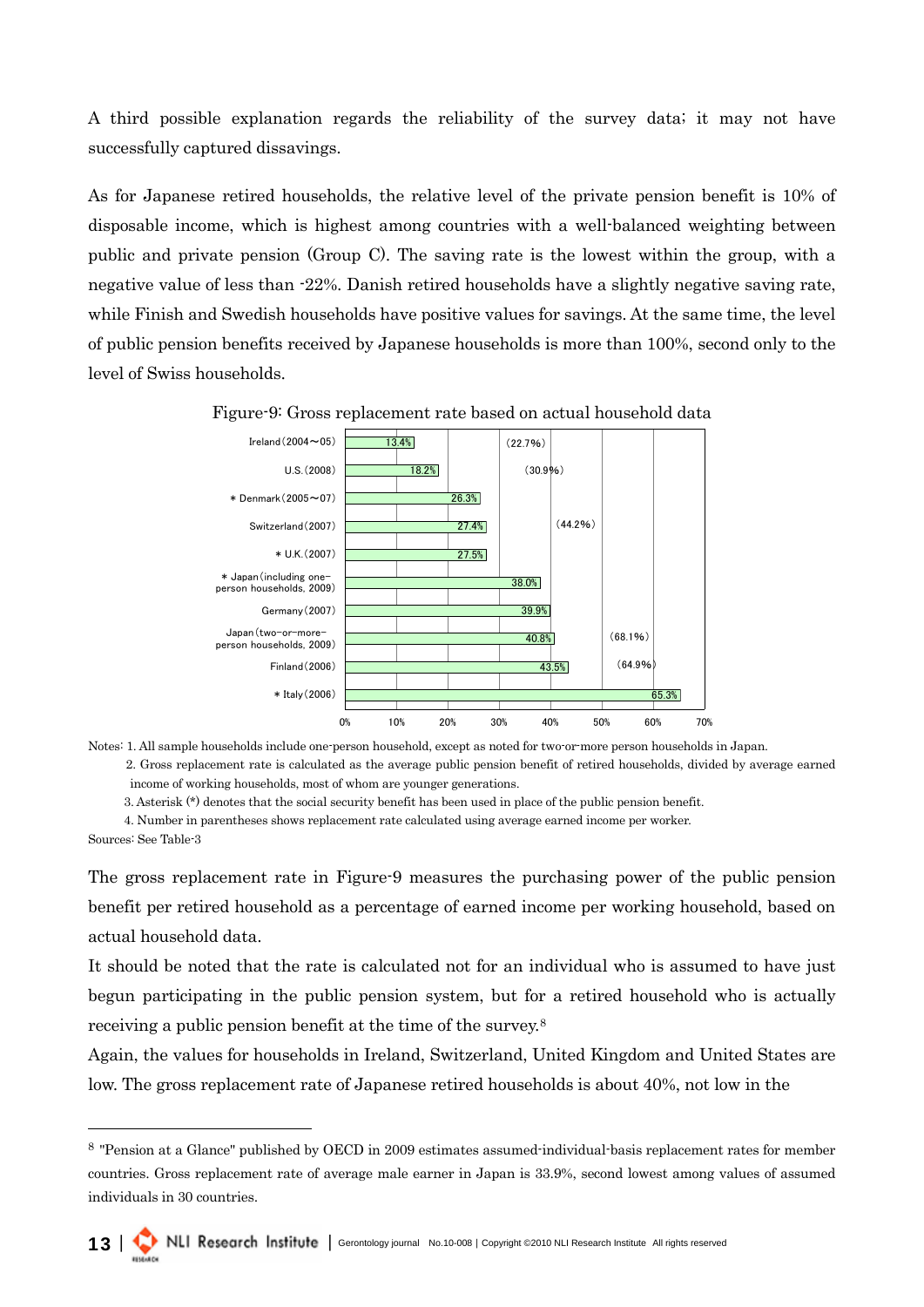international context. As mentioned earlier, per capita consumption of retirees is slightly higher than the level of working households, and is financed by the public pension as the main source of income and by dissavings including private pension benefits. Thus Japanese elderly households are to be said well off.

# 4――Trends in private pension benefits and contributions of Japanese households 1|Amount of private pension benefit and other dissavings of elderly households

This section focuses on changes in the trends of pension benefits and contributions in Japan. In the former section, we represented Japanese retirees using households with a nonworking householder aged 65 and over in 2009 for international comparison purposes.

However, the structure of income and consumption financing of retired households has been changing. Dramatic changes are observed especially in households with a nonworking householder aged 60-64.

As shown in Figure-10, retired households aged 65 and over received a monthly private pension benefit equivalent to 19,948 yen in 2009, which is 5,808 yen more than the amount received five years ago (14,140 yen), and 9,532 yen more than the amount received 10 years ago (10,416 yen). Thus the amount of private pension benefits has steadily increased. The total amount of dissavings has increased to 44,009 yen, which is 27,055 yen more than the amount of 16,953 yen a decade ago. The private pension benefit represents 45% of dissavings in 2009.





Source: Ministry of Internal Affairs and Communications, Family Income and Expenditure Survey

In contrast to the increase in total dissavings including private pension benefits, the monthly public pension benefit has decreased slightly. The public pension benefit of 197,684 yen in 2009 represents a decline of 22,107 yen from the level of 219,791 yen in 1999. In other words, reduction of the public pension benefits has been compensated by increased dissavings, with a steady increase in private pension benefits.

14 | I NU Research Institute | Gerontology journal No.10-008 | Copyright ©2010 NLI Research Institute All rights reserved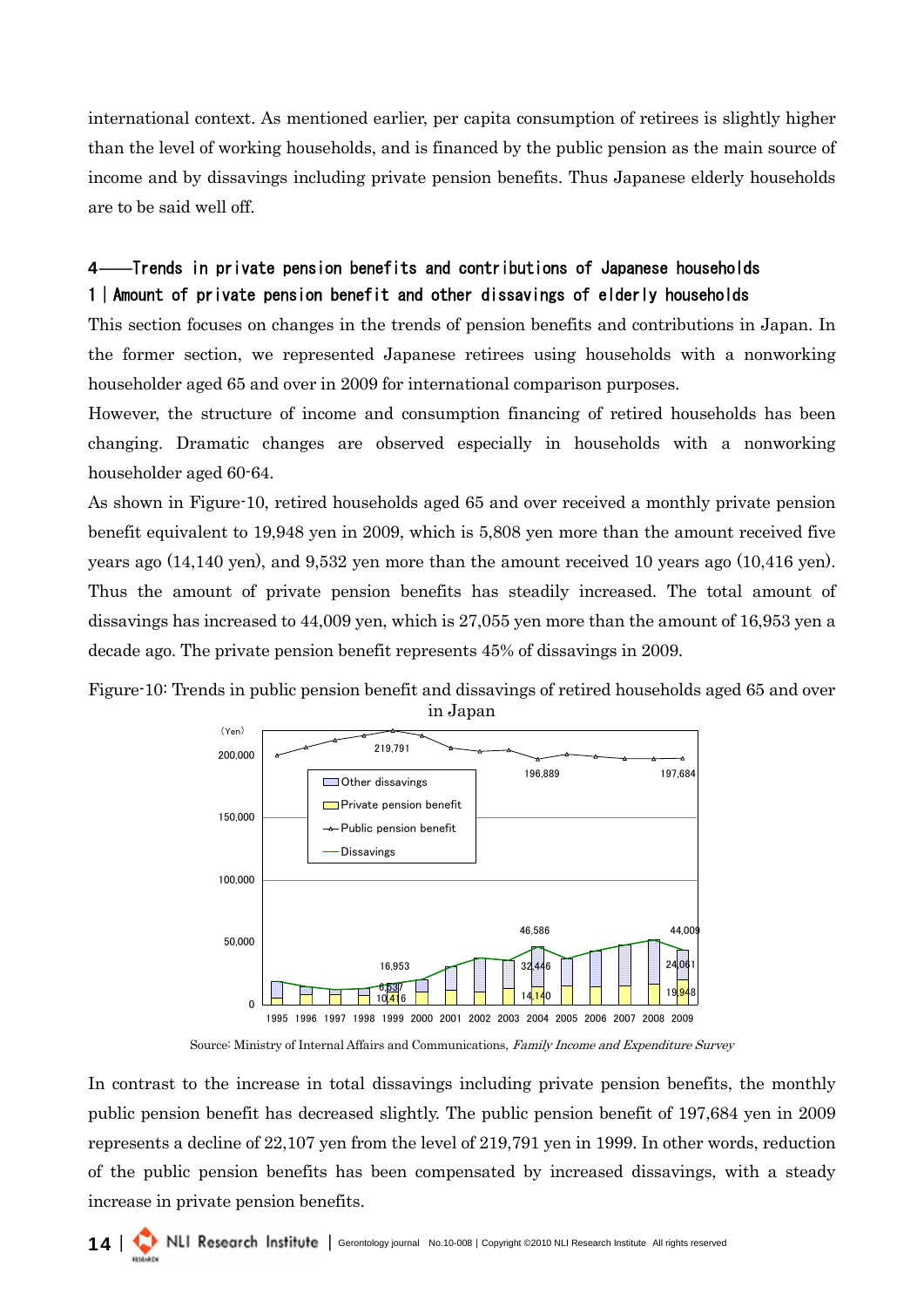



Source: Ministry of Internal Affairs and Communications, Family Income and Expenditure Survey

 As shown in Figure-11, these trends are more pronounced in retired households aged 60-64. As the pensionable age for the first-tier benefit was stepped up starting in 2001, the public pension benefit declined from 150,060 yen in 2004 to 119,294 yen in 2009, which is far below the level of 1999 (166,296 yen). The decrease in public pension benefits has been financed by an increase in dissavings.

The amount of total dissavings including private pension benefits was 87,230 yen in 1999. It increased to 100,754 yen in 2004 and reached to 119,581 yen in 2009, exceeding the amount of the public pension benefit. The amount of private pension benefit in 1999 was 24,071 yen. It increased to 26,127 yen in 2004 and to 31,133 yen in 2009. As shown in Table-5, stepping up of the pensionable age is planned to continue until 2030.

|                             |                              | The first pillar benefit<br>(Basic old-age pension) |     |      | The second pillar benefit<br>(Emplovees' old-age pen<br>sion, earnings-related) |      |      |                      | The first pillar benefit<br>(Basic old-age pension) |      |      |      | The second pillar benefit<br>(Employees' old-age pen<br>sion, earnings-related) |      |      |      |      |
|-----------------------------|------------------------------|-----------------------------------------------------|-----|------|---------------------------------------------------------------------------------|------|------|----------------------|-----------------------------------------------------|------|------|------|---------------------------------------------------------------------------------|------|------|------|------|
|                             | Women<br>Women<br>Men<br>Men |                                                     |     |      | Women<br>Men                                                                    |      | Men  |                      | Women                                               |      |      |      |                                                                                 |      |      |      |      |
| Date of birth               | Age                          | Year                                                | Age | Year | Age                                                                             | Year | Age  | Year                 | Date of birth                                       | Age  | Year | Age  | Year                                                                            | Age  | Year | Age  | Year |
| ~1941.41                    | 60                           | 2000                                                |     | 2000 |                                                                                 | 2000 |      | 2000                 | $53.4.2 \sim 54.4.1$                                |      | 2018 | 64   | 2017                                                                            | 61   | 2014 |      | 2013 |
| $41.42 - 42.41$             |                              | 2002                                                |     | 2001 |                                                                                 | 2001 |      | 2001                 | $54.4.2 \sim 55.4.1$                                |      | 2019 |      | 2019                                                                            |      | 2015 |      | 2014 |
| $42.4.2 \rightarrow 43.4.1$ | 61                           | 2003                                                |     | 2002 |                                                                                 | 2002 |      | 2002                 | $55.4.2 \sim 56.4.1$                                |      | 2020 |      | 2020                                                                            | 62   | 2017 | 60   | 2015 |
| $43.4.2 \rightarrow 44.4.1$ |                              | 2005                                                | 60  | 2003 | 2003                                                                            |      | 2003 | $56.4.2 \sim 57.4.1$ | 65                                                  | 2021 |      | 2021 |                                                                                 | 2018 |      | 2016 |      |
| $44.4.2 \sim 45.4.1$        | 62                           | 2006                                                |     | 2004 |                                                                                 | 2004 |      | 2004                 | $57.4.2 \sim 58.4.1$                                |      | 2022 |      | 2022                                                                            | 63   | 2020 |      | 2017 |
| $45.4.2 \sim 46.4.1$        |                              | 2008                                                |     | 2005 |                                                                                 | 2005 |      | 2005                 | $58.4.2 \sim 59.4.1$                                |      | 2023 |      | 2023                                                                            |      | 2021 | 61   | 2019 |
| $46.4.2 \sim 47.4.1$        | 63                           | 2009                                                |     | 2007 | 60                                                                              | 2006 | 60   | 2006                 | $59.4.2 \sim 60.4.1$                                |      | 2024 | 65   | 2024                                                                            | 64   | 2023 |      | 2020 |
| $47.4.2 \sim 48.4.1$        |                              | 2011                                                | 61  | 2008 |                                                                                 | 2007 |      | 2007                 | $60.4.2 \sim 61.4.1$                                |      | 2025 |      | 2025                                                                            |      | 2024 | 62   | 2022 |
|                             | 64                           |                                                     |     |      |                                                                                 |      |      |                      | $61.4.2 \sim 62.4.1$                                |      | 2026 |      | 2026                                                                            |      | 2026 |      | 2023 |
| $48.4.2 \sim 49.4.1$        |                              | 2012                                                | 62  | 2010 |                                                                                 | 2008 |      | 2008                 | $62.4.2 \sim 63.4.1$                                |      | 2027 |      | 2027                                                                            |      | 2027 | 63   | 2025 |
| $49.4.2 \sim 50.4.1$        |                              | 2014                                                |     | 2011 |                                                                                 | 2009 |      | 2009                 | $63.4.2 \sim 64.4.1$                                |      | 2028 |      | 2028                                                                            | 65   | 2028 |      | 2026 |
| $50.4.2 \sim 51.4.1$        |                              | 2015                                                | 63  | 2013 |                                                                                 | 2010 |      | 2010                 | $64.4.2 \sim 65.4.1$                                |      | 2029 |      | 2029                                                                            |      | 2029 | 64   | 2028 |
| $51.4.2 \rightarrow 52.4.1$ | 65                           | 2016                                                |     | 2014 |                                                                                 | 2011 |      | 2011                 | $65.4.2 \sim 66.4.1$                                |      | 2030 |      | 2030                                                                            |      | 2030 |      | 2029 |
| $52.4.2 \rightarrow 53.4.1$ |                              | 2017                                                | 64  | 2016 |                                                                                 | 2012 |      | 2012                 | $1966.42$ ~                                         |      | 2031 |      | 2031                                                                            |      | 2031 | 65   | 2031 |

Table-5: Stepping-up of pensionable age for public benefit

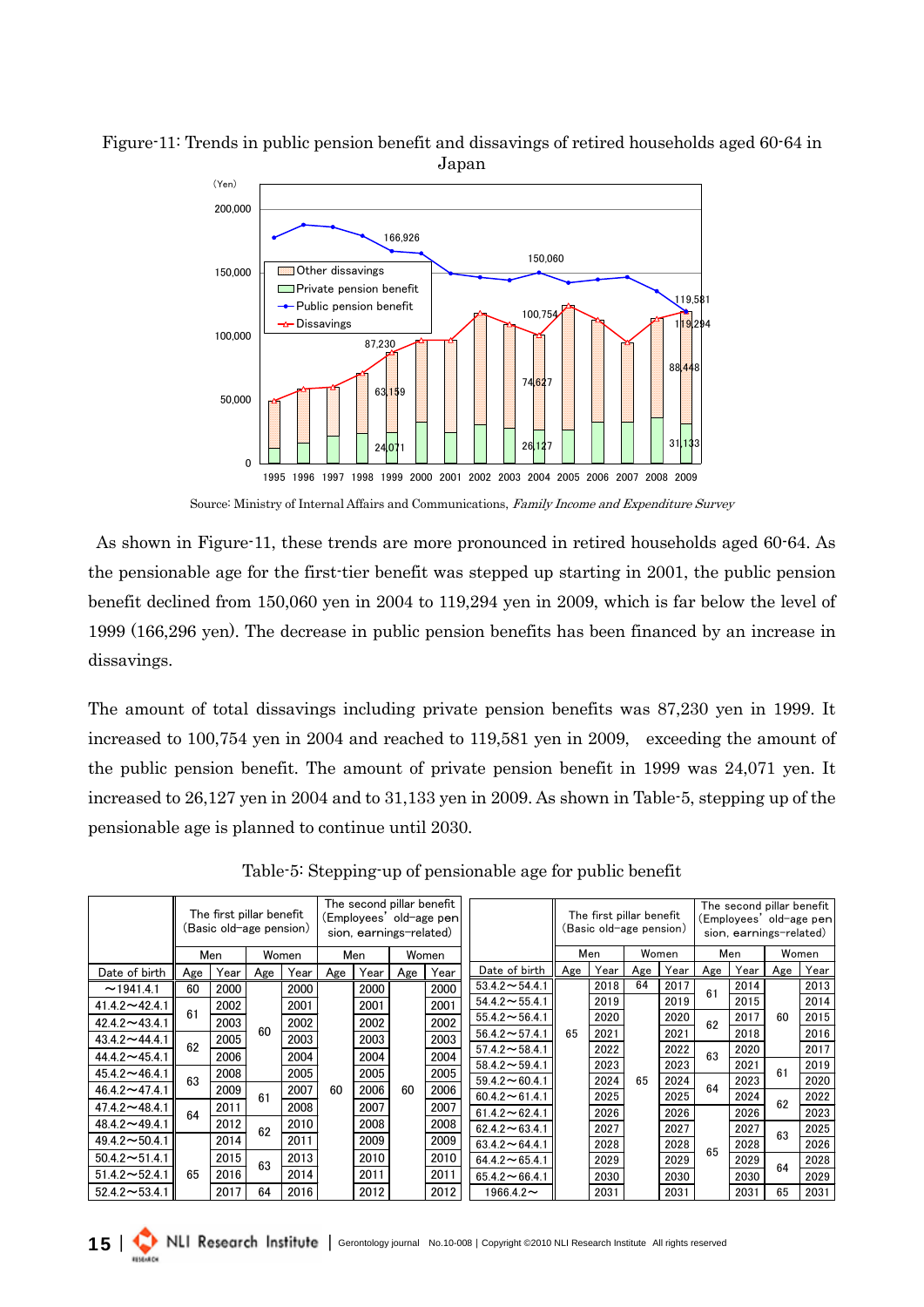### 2 | Amount of private pension contributions by younger households preparing for retirement

The amount of private pension benefits of retired households depends on the contributions they made in the past when they were working.

As shown in Figure-12, disposable income as well as savings of working households under 60 peaked in 1997 or 1998. Both have been stable since 2003, with disposable income amounting to 443,889 yen and savings amounting to 122,302 yen in 2009. Surprisingly, the trend decline in private pension contributions is larger than the trend decline in total savings. Personal contributions to private pension plans decreased significantly from the peak level of 5,289 yen in 1999. Though the amount of contributions in 2009 has slightly increased to 3,914 yen from the bottom in 2006, is still far below the peak level.



Figure-12: Trends in private pension contributions and savings of working households in Japan

Note: Surveyed private pension premium does not include corporate pension contributions paid by employers for employees. Sources: Ministry of Internal Affairs and Communications, Family Income and Expenditure Survey; Cultural Center for Life Insurance, National Survey on Life Insurance.

The expected future benefit of private pension after retirement for presently working households will be less than the level of already retired households, reflecting a lower level of contributions. In addition, owing to changes in benefit indexation and stepping-up of the pensionable age for the second-tier benefit, the amount of public pension benefit for householders aged 60-64 will decline further. Thus retired households in the future will not be as well off as at present unless household behavior changes or reforms in tax and social security systems are carried out. If we are to rely on voluntary savings to prepare for retirement, reforms in tax and social security systems will be necessary so that working generations save more out of disposable income. We should also consider ways to reduce the intergenerational income redistribution while increasing the intragenerational income redistribution.

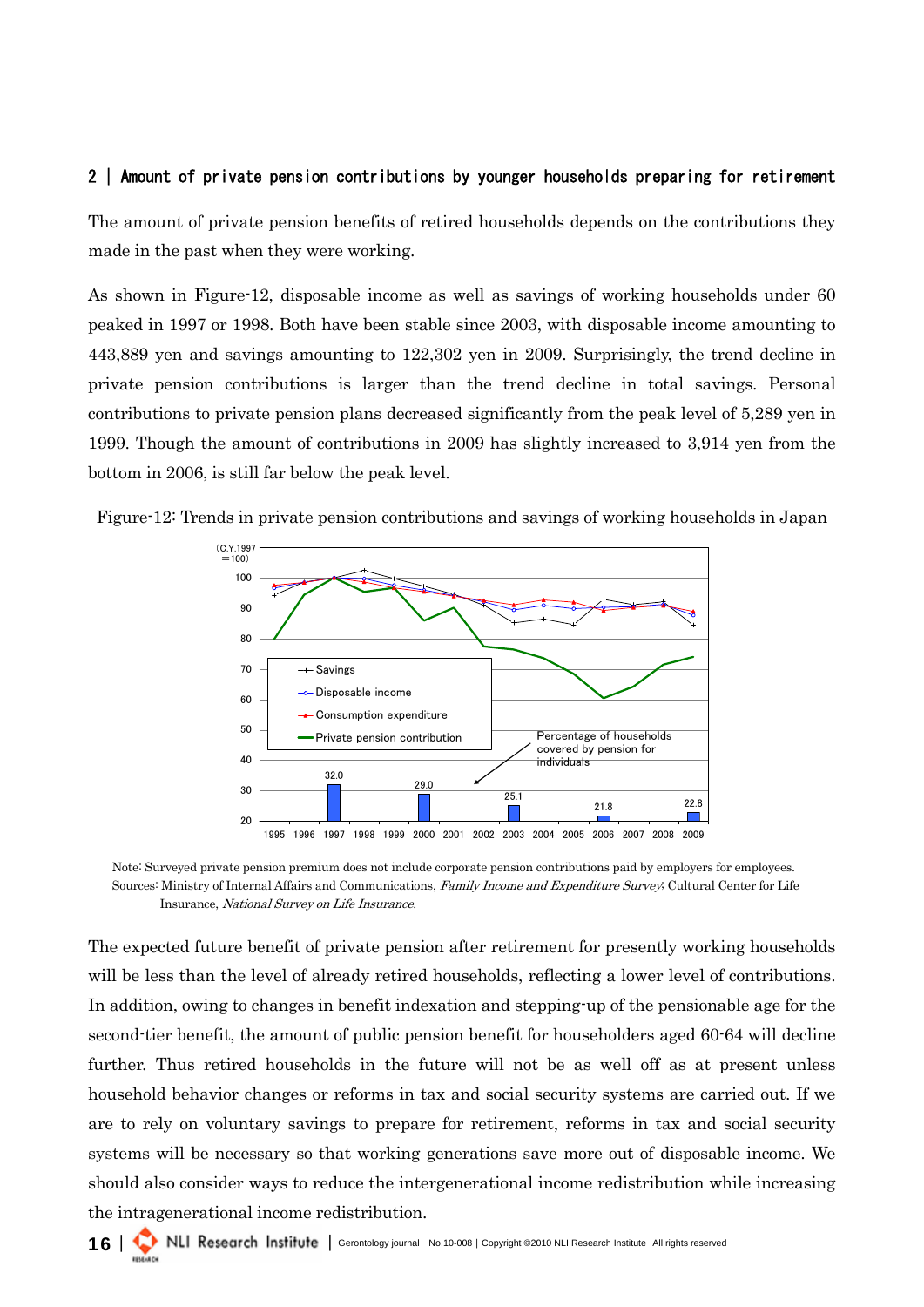### 5――Concluding remarks

Public and private pensions appear to be good substitutes. The actual level of dependence on public pension systems varies by country. Japan is said to have a well balanced weighting between the two at present. For retired households in Japan, the public pension benefit is internationally high as a share of disposable income. However, the private pension benefit and other types of dissavings have grown in importance to maintain a consumption level comparable to younger households. Even though retired households are well off today, future retired households may not be. Two main reasons are the cutbacks in public pension benefits, and expected decrease of private pension benefits as contribution levels keep falling compared to earlier generations.

| Country              | Item to be adjusted            | Additions to original data                | Deductions from original data                                                                                                         |  |  |  |  |  |  |  |
|----------------------|--------------------------------|-------------------------------------------|---------------------------------------------------------------------------------------------------------------------------------------|--|--|--|--|--|--|--|
| Austria              | Detailed data is not available |                                           |                                                                                                                                       |  |  |  |  |  |  |  |
| Denmark              | Disposable income              | None                                      | Fines, Fees, Charity                                                                                                                  |  |  |  |  |  |  |  |
|                      | Consumption                    | None                                      | <b>None</b>                                                                                                                           |  |  |  |  |  |  |  |
|                      | Disposable income              | None                                      | Pensions and compensations based<br>on private insurances, Realized<br>capital gains                                                  |  |  |  |  |  |  |  |
| Finland              | Consumption                    | None                                      | Interests payment, Tax-like<br>charges, Fees, Fines and other<br>items outside consumption<br>expenditure                             |  |  |  |  |  |  |  |
| Germany              | Disposable income              | None                                      | Occupational pensions, Revenue<br>from the sale of goods, Ongoing<br>transfers                                                        |  |  |  |  |  |  |  |
|                      | Consumption                    | None                                      |                                                                                                                                       |  |  |  |  |  |  |  |
|                      | Disposable income              | None                                      | Retirement pensions                                                                                                                   |  |  |  |  |  |  |  |
| Ireland              | Consumption                    | None                                      | Private pension fund contributions,<br>Additional voluntary contributions<br>(pension), Principal & interest<br>(Mortgage repayments) |  |  |  |  |  |  |  |
| Italy                | Detailed data is not available |                                           |                                                                                                                                       |  |  |  |  |  |  |  |
|                      | Disposable income              | None                                      | None                                                                                                                                  |  |  |  |  |  |  |  |
| Japan                | Consumption                    | None                                      | None                                                                                                                                  |  |  |  |  |  |  |  |
|                      | Disposable income              | None                                      | Tax on real estate                                                                                                                    |  |  |  |  |  |  |  |
| Sweden               | Consumption                    | None                                      | $\overline{\mathsf{T}}$ ax <u>on real estate</u>                                                                                      |  |  |  |  |  |  |  |
| Switzerland          | Disposable income              | Sporadic Income                           | Second pillar pensions, Taxes, Gifts<br>and other transfers                                                                           |  |  |  |  |  |  |  |
|                      | Consumption                    | Supplementary health insurance<br>premium | None                                                                                                                                  |  |  |  |  |  |  |  |
| United               | Disposable income              | None                                      | (Private) Annuities and pensions,<br>Council tax, domestic rates                                                                      |  |  |  |  |  |  |  |
| Kingdom              | Consumption                    | None                                      | Mortgage interest payments,<br>Council tax, domestic rates,<br>Household insurances                                                   |  |  |  |  |  |  |  |
|                      | Disposable income              | None                                      | Private retirement pension,<br>Mortgage interest and charges,                                                                         |  |  |  |  |  |  |  |
| <b>United States</b> | Consumption                    | None                                      | Mortgage interest and charges,<br>Property taxes, Pensions and Social<br>security contributions                                       |  |  |  |  |  |  |  |

Appendix: Adjustment of statistical concepts to original data